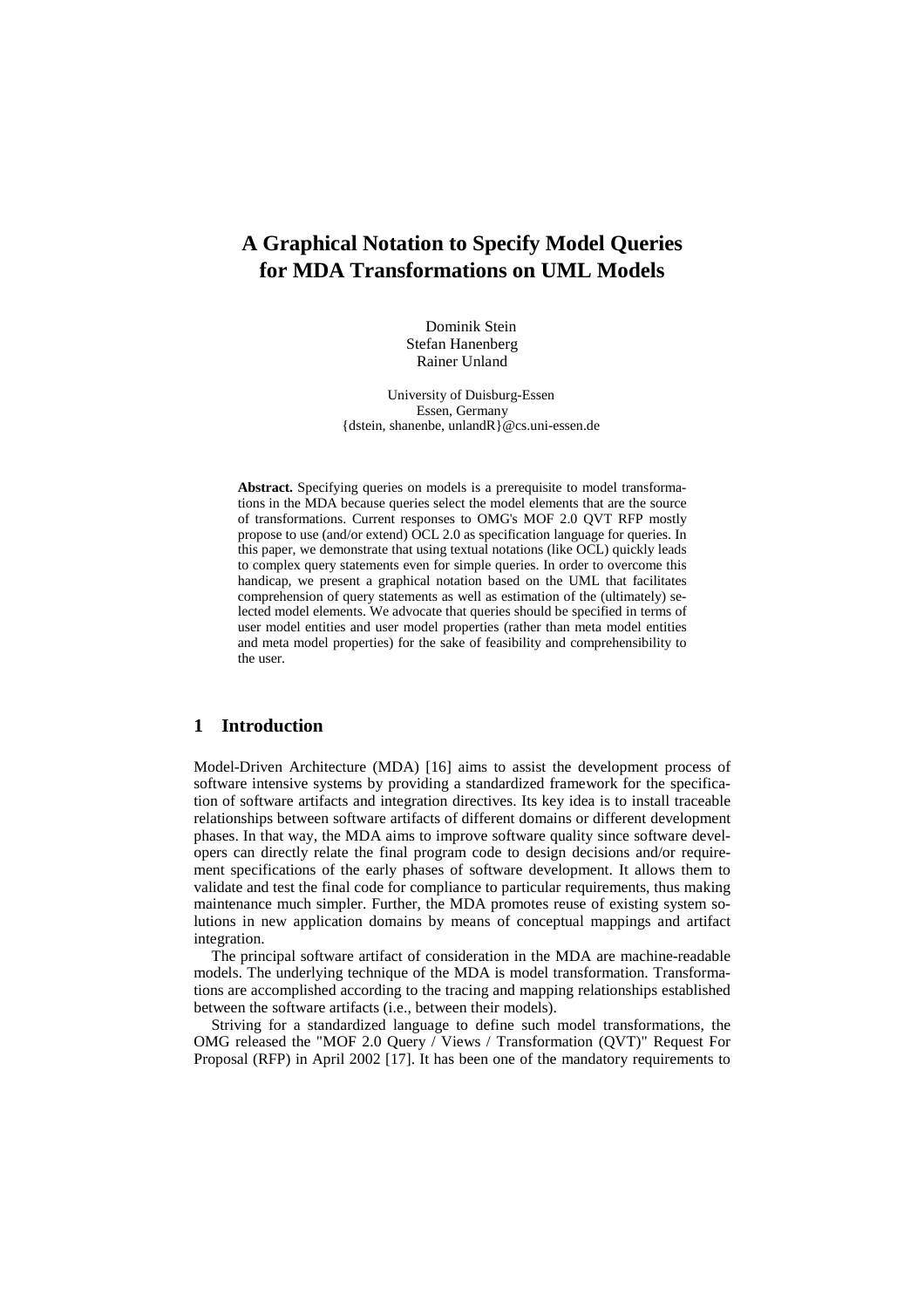come up with a query language to select and filter elements from models, which then can be used as sources for transformations. In response to the RFP, several proposals for general-purpose model transformation languages have been submitted (e.g., [1], [5], [9] and [20]). Most of them propose to use (and/or extend) the Object Constraint Language (OCL) 2.0 [18] as query language (e.g., [9] [20] [1]). Having said so, only one proposition [20] provides a graphical representation for its query language.

We think, though, that a graphical notation to specify and visualize model queries is inevitable for the MDA to drive for success. We think that software developers require a graphical representation of their selection queries, which they can use to communicate their ideas to colleagues, or to document design decisions for maintainers and administrators. A graphical visualization would facilitate their comprehension on where a transformation actually modifies their models. We think that using a textual notation (like OCL), instead, would quickly turn out to lead to very complex expressions even when defining a relatively small number of selection criteria.

In this paper we present a graphical notation to specify selection queries on models specified in the Unified Modeling Language (UML) [19], aiming to overcome the lack of most of the RFP responses when working in a UML model context. We introduce several abstraction means in order to express various selection criteria, and specify how such selection criteria are evaluated by OCL expressions. Query models built from such abstraction means are called "Join Point Designation Diagrams" [26] (or "JPDD" in short). JPDDs originate in our work on Aspect-Oriented Software Development (AOSD) [7] in general, and on the visualization of aspect-oriented concepts in particular. They are concerned with the selection of points in software artifacts that are target to modifications (so-called "join points" in AOSD). They extend the UML with selection semantics. And they make use of, and partially extend, UML's conventional modeling means.

This paper is an immediate follow-up paper of our submission [24] to the "MDA Foundation and Application" workshop [3]. We carefully revised that submission taking into account the comments and remarks that we received at the workshop. Meanwhile, JPDDs have also been presented in [26]. While there we have identified the general need to specify queries on software artifacts as a new evolving design issue, here we concentrate on the integration of JPDDs into the MDA context. In particular, we describe a generic mechanism to map JPDDs onto OCL statements, thus giving way to the integration of our approach with the current QVT submissions.

The remainder of this paper is structured as follows: In the first section we emphasize the need of a graphical notation to specify selection queries with the help of an example. After that, we briefly sketch the background that JPDDs originate from, and point to the parallels of query specification in AOSD and MDA. In section 4, we briefly describe the abstract syntax of our notation. We then present the graphical means as well as the OCL expressions by which they are evaluated. We conclude the paper with relation to other work and a summary.

# **2 Motivation**

In order to make the motivation of this work more clear, we take a look at a hypothetical, yet easy-to-understand example (adopted from [20]): Imagine, for some arbitrary model transformation, we need a model query that selects all classes with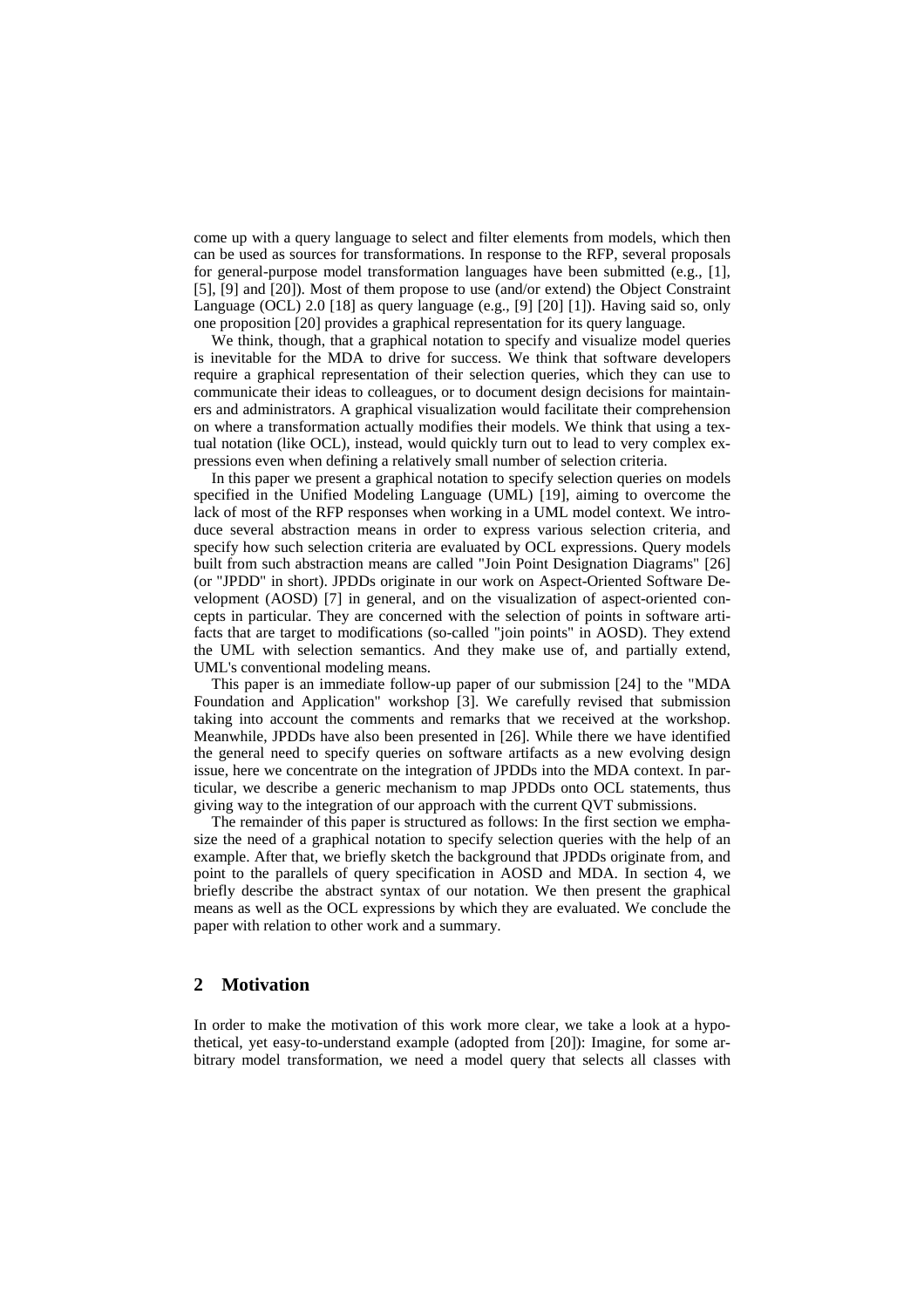name "cn" that either have an attribute named "an", or – in case not – that have an association to some other class with name "cn1" which in turn has an attribute named "an". Fig. 1, right part, demonstrates how such query would be expressed using the textual and graphical notation as proposed in [20]. Fig. 1, left part, shows the same query, once expressed as an OCL statement, and once expressed as a JPDD.

As you can learn from the example, even a simple model query quickly results in a complex query expression – when using a textual notation (cf. Fig. 1, top part). As a result, comprehension of the query and estimation what model elements finally will be selected is rather difficult. The graphical notation shown in Fig. 1, bottom right part, helps to keep track of what is going on in the selection query. However, since the query is specified in terms of meta model entities and meta model properties, unnecessary and distracting noise is added to the diagram: A simple association between classes "c" and "c1" is represented by three distinct entities.

Fig. 1, bottom left part, shows what the query looks like using a JPDD. JPDDs represent model queries in terms of user model entities and user model properties. Using user model entities and user model properties for query specification (rather than meta model entities and meta model properties) is to the advantage of feasibility and comprehensibility: Software developers work with abstraction means they are familiar with. They do not need to bother about meta models. Further, query models turn out to be concise and comprehensible: They specify a minimal pattern to which all ultimately selected model elements must comply.



**Fig. 1.** Selection query expressed in OCL (*top left part*), using the textual and graphical notation presented in [20] (*right part*), and with help of a JPDD (*bottom left part*)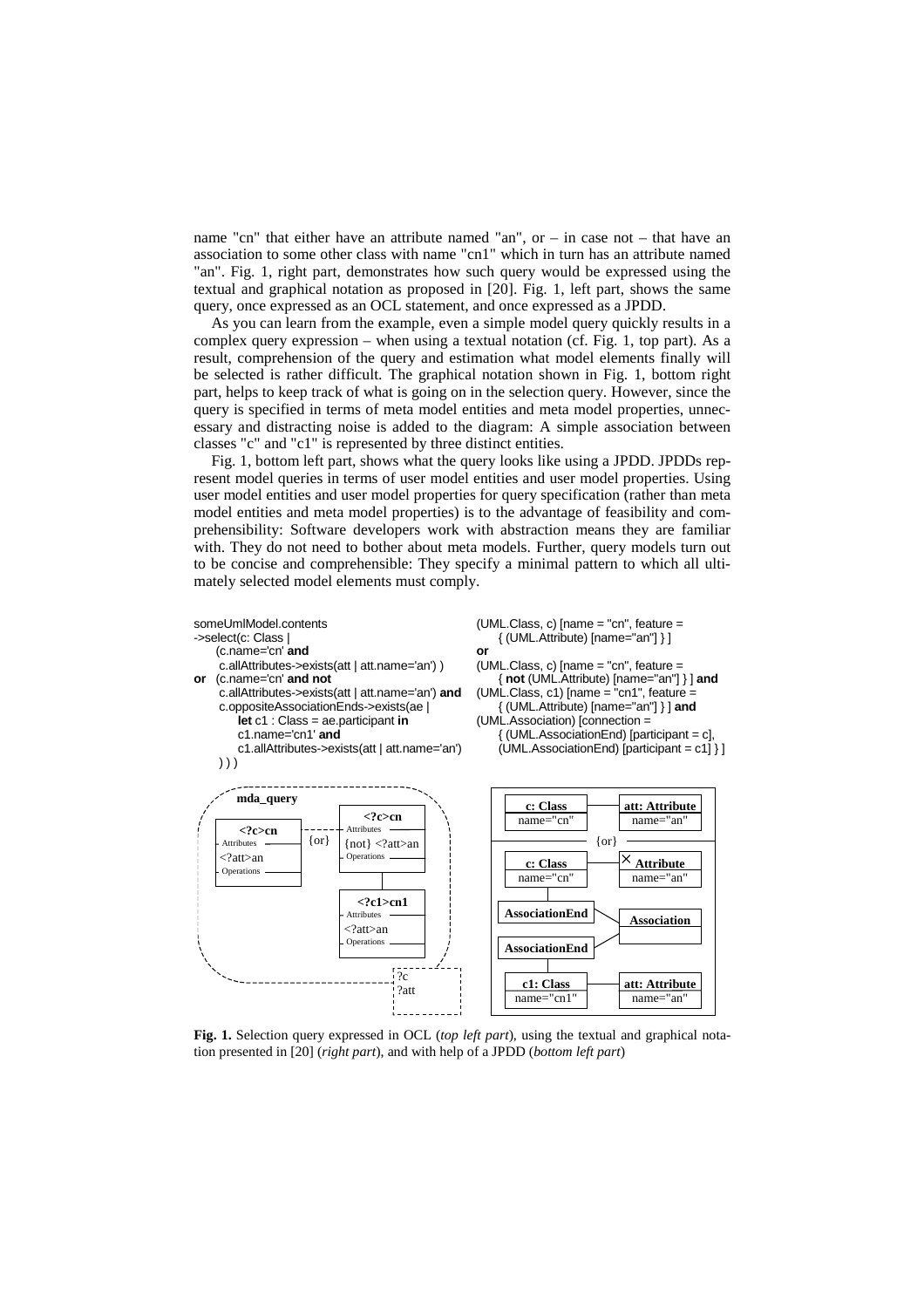## **3 Background**

JPDDs originate in our work on AOSD. AOSD deals with the encapsulation of *crosscutting concerns* into separate modular units, called *aspects*. A crosscutting concern is a concern that cannot be cleanly decomposed to the primary decomposition of a program, thus leading to crosscutting code that is scattered throughout every module of the dominant decomposition. This is what became known as the *Tyranny of the Dominant Decomposition* [28]. An aspect encapsulates the crosscutting code of a crosscutting concern. Besides specifying the crosscutting code that should be injected into the primary decomposition, an aspect also specifies the conditions under which the injection shall take place.

In order to do so, aspect-oriented programming techniques rely on the concepts of *join points* and *weaving*. Join points designate *loci* (in program code) or *instants* (in program execution) at which injection takes place. Weaving defines the exact *manner* in which injection takes place. Since crosscutting usually takes place at more than one join point (in fact, this is the major case that AOSD is focused on), aspect-oriented programming techniques provide various ways to specify selections of join points. For example, join point selection is possible based on lexical similarities of join point properties [14] [15] (e.g., of their name or type declarations), based on the structural arrangement the join points reside in [8] (such as the presence of particular parameters in an operation's parameter list, or the existence of a navigable path to a particular class), or based on the dynamic context join points occur in [15] (e.g., in the scope of a particular object, or in the control flow of a particular method).

We see strong parallels between AOSD and MDA with respect to the selection of locations in software artifacts that are focus of modification. We estimate (e.g., from the examples given in [20]) that selection in MDA also depends on lexical similarities of model element properties – in particular, of their names. Further, structural arrangements, such as the existence of certain features or relationships, are deemed to play a major role in model element selection, as well. Structural constraints may also involve general statements on navigable paths, i.e., indirect associations or indirect generalizations between classifiers.

In the following, we explain the graphical elements that we provide to specify model element selections based on lexical similarities and structural arrangements with JPDDs. We briefly sketch their general syntax, and detail their semantic implications using OCL expressions.

## **4 Notation and Semantics**

A JPDD consists of at least one selection criterion, some of which delineate selection parameters. A JPDD represents a selection criterion itself and thus may be contained in another JPDD (e.g., for reuse of criteria specifications). JPDDs can be fully integrated into the UML, making use of UML's modeling means and its meta model: Structurally, JPDDs compare to UML templates of UML namespaces (cf. Fig. 2). Note, though, that semantically JPDDs differ from conventional UML templates since they render a "selection pattern" rather than a "generation pattern". This means in particular that the parameters of JPDDs represent logical variables (which *return* values), while the parameters of a conventional UML template are *fed* with values. To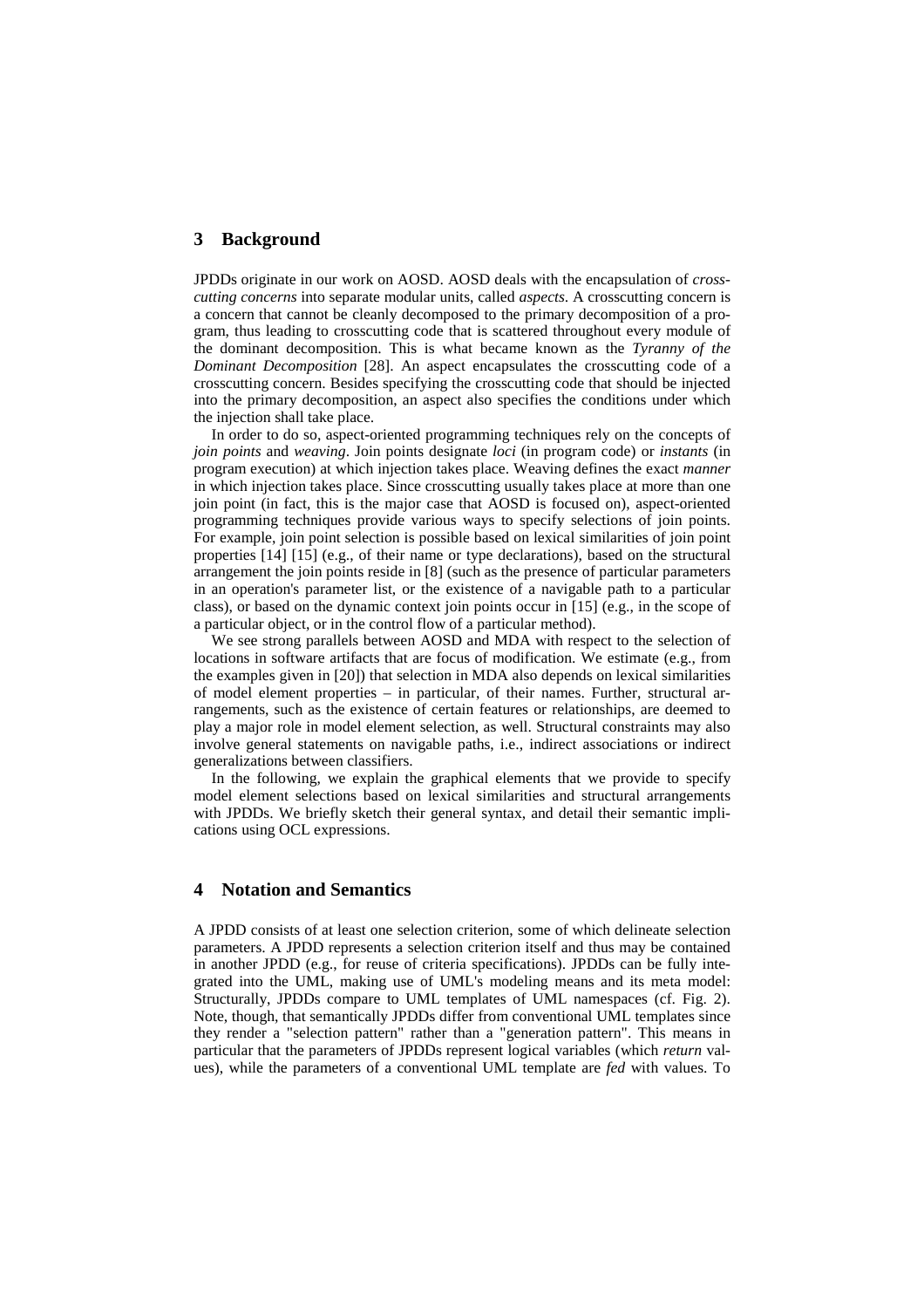

**Fig. 2.** Abstract syntax of JPDDs (*top part*) mapped to UML's meta model (*bottom part*) (cf.[26])

emphasize this difference in meaning visually, parameters of JPDDs are summarized at the lower right corner of JPDDs – rather than at their upper right corner as with conventional UML templates (see Fig. 4 in section 5 for an example).

In the following we present the core modeling means that may be used to specify selection queries with help of JPDDs. We explain their graphical notation, and describe how they can be evaluated using OCL meta operations<sup>1</sup>. Such meta operations are appended to UML's meta model classes (e.g., to classifiers, attributes, operations, associations, messages, etc.). Note that not all meta operations are shown due to space limitations. At last, we sketch how the meta operations are deployed in order to retrieve an actual set of matching model elements.

#### **4.1 Classifier Selection**

-

Looking at the selection semantics for classifiers, we may learn about the general selection mechanism for all model elements: Principally, model elements are selected

**Table 1.** OCL meta operation for matching classifiers (*left part*), and a sample class pattern that could be passed as an argument (*right part*)

| context Classifier::                                                     | A sample class                        |
|--------------------------------------------------------------------------|---------------------------------------|
| matchesClassifier(C: Classifier): Boolean                                | pattern, which is                     |
| -- I. evaluate name pattern<br>$post: result =$                          | given an identifier                   |
| if [] -- given an identifier(see footnote 2)                             | $(2C)$ :                              |
| self.matchesNamePattern(C.taggedValue->[])                               |                                       |
| else -- default                                                          | name pattern ·                        |
| self.matchesNamePattern(C.name)                                          | identifier ~                          |
| endif                                                                    | $\langle$ ?C>Con*                     |
| -- II. evaluate defined meta properties                                  | - Attributes<br>att2: Integer [2!100] |
| and (self.isRoot = $C.isRoot$ or $C.isRoot = ")$                         | - Operations                          |
| and (self.isLeaf = $C.isLeaf$ or $C.isLeaf = "$ )                        | $set*(val : * )$                      |
| and (self.isAbstract = $C.isAbstract$ or $C.isAbstract$ = ")             | $get*() :$<br>run(val1: Integer,      |
| -- III. evaluate attributes and operations                               | vali: Real,                           |
| and (C.allAttributes->forAll(ATT   self.possessesMatchingAttribute(ATT)) | valn: String)                         |
| or C.allAttributes- $\text{size}() = 0$                                  | expected features                     |
| and (C.allOperations->forAll(OP   self.possessesMatchingOperation(OP))   |                                       |
| or C.allOperations- $\text{size}() = 0$                                  |                                       |

<sup>&</sup>lt;sup>1</sup> We used *OCL Checker*, version 0.3 (http://www.klasse.nl/ocl/ocl-checker.html), to write the OCL statements, and *OCLE*, version 2.02 (http://lci.cs.ubbcluj.ro/ocle), to typecheck them.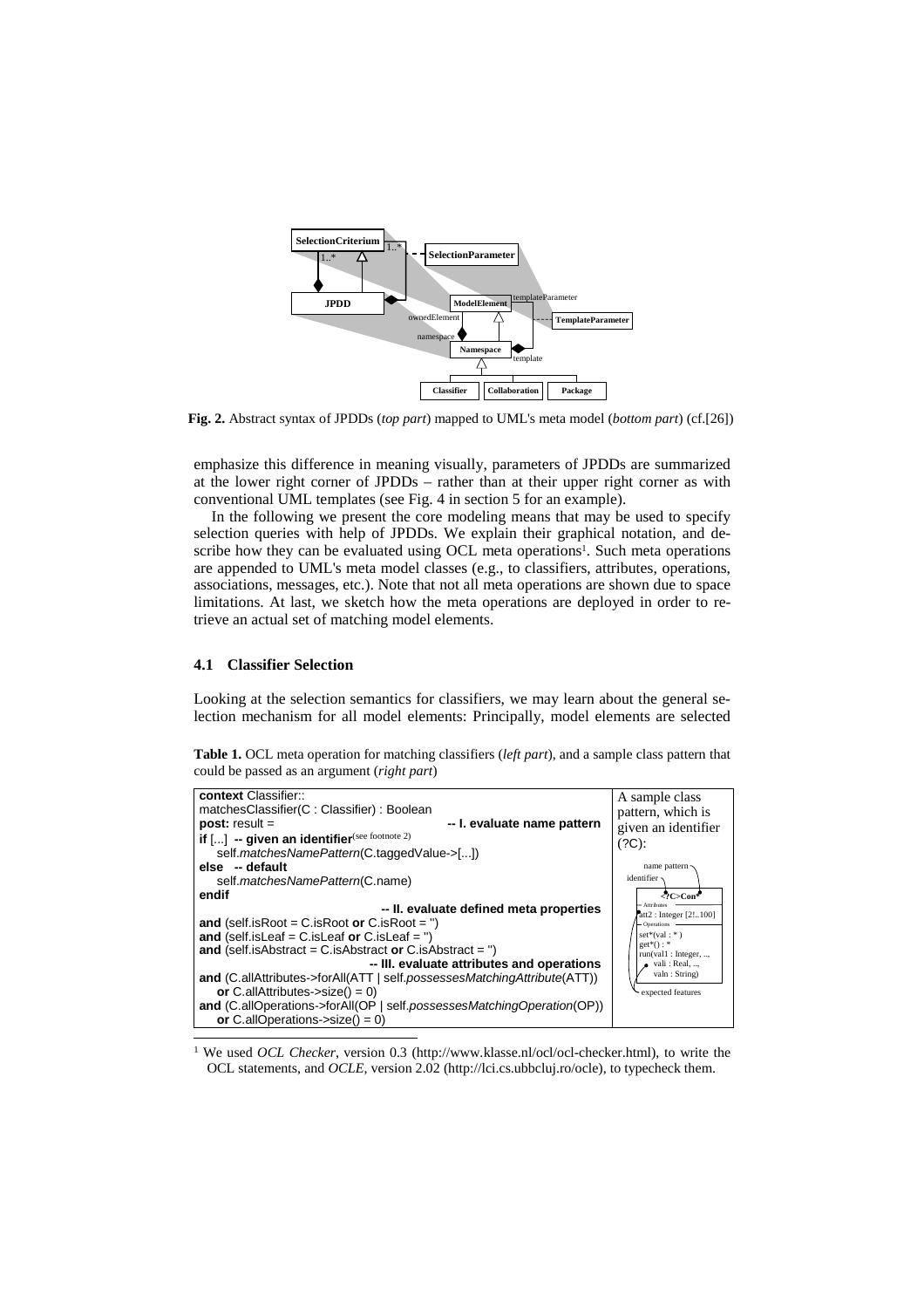based on the values of their *meta attributes*. In case of classifiers, these are the properties "isAbstract", "isLeaf", and "isRoot" (see Table 1, block II).

Besides that, model elements are selected based on their *meta relationships* to composite model elements. In case of classifiers, for example, special regards must be given to the features they must possess in order to be selected (see Table 1, block III).

At last, note that name matching of model elements is accomplished with help of name patterns (see Table 1, block I). Name patterns may contain wildcards, e.g. "\*", in order to select groups of model elements based on lexical similarities. All element names in a JPDD represent name patterns by default. In case an element needs to be referenced within the JPDD (e.g., if it needs to be defined as a JPDD parameter), the element may be given an identifier<sup>2</sup>. In diagrams, identifiers are enclosed into angle brackets and are prepended by a question mark (see "<?C>Con\*" in Table 1 for example, or "<?c>cn", "<?c1>cn1", and "<?att>an" in Fig. 1 of section 2). They are placed in front of the element they refer to.

Having explained these general selection principles, we concentrate on discussing the particularities of other modeling means in the following.

#### **4.2 Operation Selection**

Special regards in operation selection must be given to the usage of wildcard ".." in the operation's signature pattern. Wildcard ".." provides for the selection of operations based on their structural arrangement – that is, based on the existence of particular parameters, while others are disregarded.

Table 2 gives a detailed description on how such structural arrangements are

**Table 2.** OCL meta operation for matching parameter lists (*left part*), and a sample signature pattern whose parameter list could be passed as an argument (*right part*)



<sup>2</sup> In that case, the name pattern is stored (technically) in a special tagged value.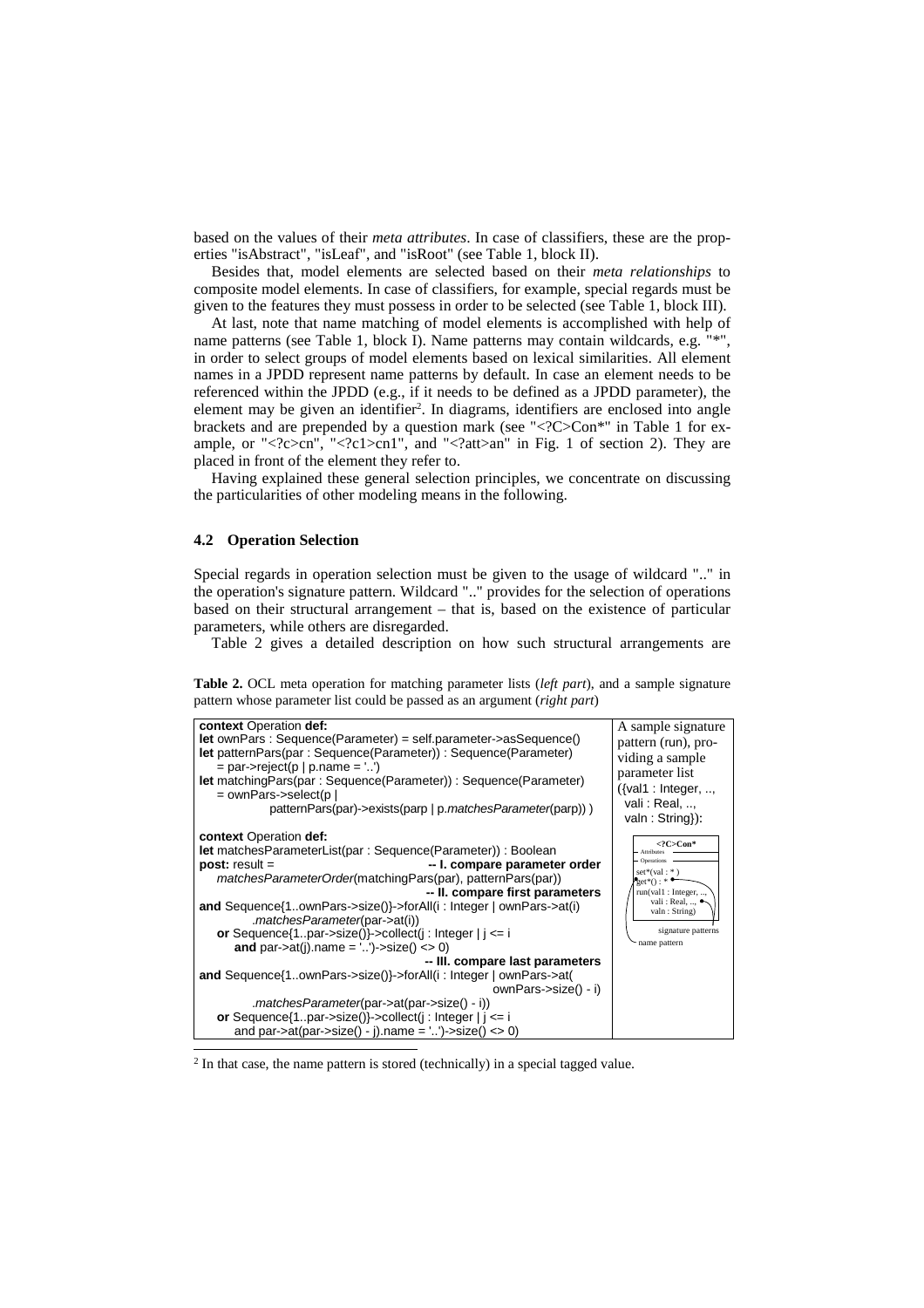evaluated by means of an OCL expression: Meta operation "matchesParameterList" compares (a) the *overall order* of parameters in the actual operation("self")'s parameter list to the one being passed from the JPDD (Table 2, block I), as well as (b) the *partial order* of parameters at the parameter lists' beginnings (Table 2, block II) and their ends (Table 2, block III). For that purpose, the meta operation defines a couple of sub-expressions: "ownPars" comprises all parameters of the actual operation ("self"); "patternPars" holds the parameters being passed from the JPDD, neglecting all wildcarded parameters ".."; and "matchingPars" is a subset of "ownPars", containing only those parameters that have a matching counterpart in "patternPars".

The sub-expressions are used to compare the overall order of parameter lists with help of meta operation "matchesParameterOrder" (not shown here). That operation recursively iterates over "matchingPars" and "patternPars", verifying if (subsequences of) the former contains all the elements belonging to (subsequences of) the latter. The partial order is evaluated based on "ownPars" and the parameter list being passed from the JPDD. Order evaluation stops (i.e., is always true) when the first wildcarded parameter ".." is reached in the parameter list passed from the JPDD (see collect statement at end of block II and III).

#### **4.3 Relationship Selection**

When selecting relationships, special regards must be given to indirect relationships. Indirect relationships are a sophisticated means to constrain structural arrangements: Indirect relationships may be used in JPDDs to indicate that a classifier does not need to be directly connected to a particular parent, child, or associated classifier. This means in case of associations, that the particular classifier must be reachable via the designated association, but does not need to be a direct neighbor.

In diagrams, indirect relationships are rendered by a double-crossed line<sup>3</sup>. Table 3 (left part) states, for example, that there must be a navigable path from class "C" to class "B" for the selection criterion to be fulfilled. The ends of that path must match with the association ends of the indirect association. In case of indirect generalizations, the particular parent or child needs to reside somewhere in the inheritance tree, but does not need to be a direct parent or child. For example, class "C" in Table 3 (right part) must be among the ancestors of class "B", and class "B" must be among the descendants of class "C", for the selection criterion to be satisfied. The respective OCL meta operations are omitted here due to space limitations. Please refer to [26] for a detailed description.

**Table 3.** Sample relationship patterns for (indirect) relationships, which could be passed to a meta operation as an argument (meta operations are omitted here; see [26] for further details)



<sup>3</sup> Technically, indirect relationships are rendered by a special stereotype for associations or generalizations, respectively. Query evaluation is based on the (non-)presence of that stereotype (cf. [26]).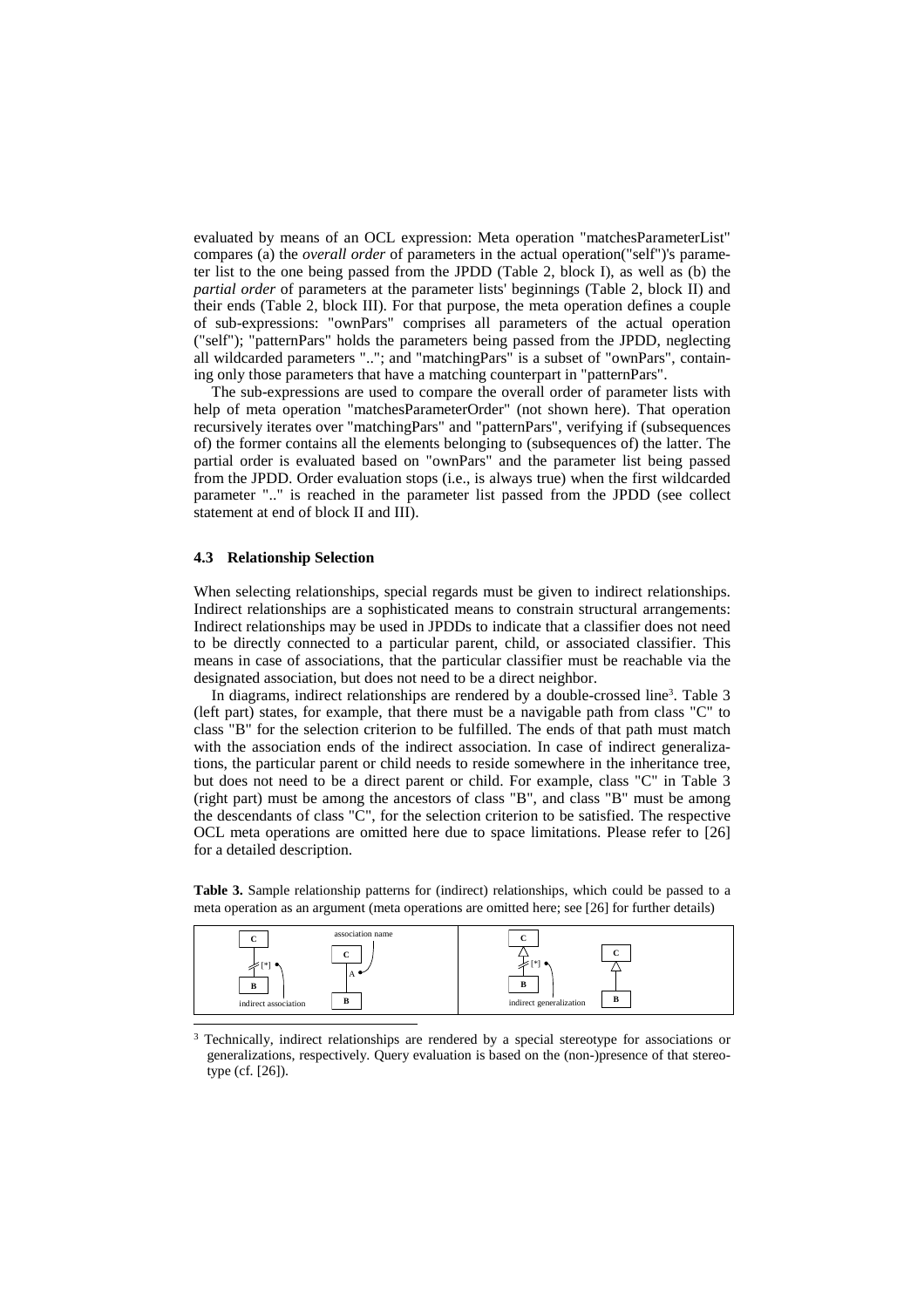#### **4.4 Multiplicity Restrictions**

Special attention in association end selection must be paid to the association end's multiplicity specification<sup>4</sup>: Multiplicity of an association end may declare exact upper and/or lower limits; or it may designate the upper and/or lower bounds which the multiplicity of an association end must not exceed or underrun (respectively). Being able to declare exact limits and/or minimal and maximal bounds provides for further flexibility in query specification based on structural arrangements.

Graphically, exact multiplicity bounds are indicated by exclamation marks<sup>5</sup>. The lower multiplicity limit of association end "aRole" in Table 4, for example, denotes a strict limit. Accordingly, association ends are only selected, if their lower multiplicity limit equates "2". The upper multiplicity limit of "aRole", on the contrary, denotes a maximum. Association ends are selected as long as their upper multiplicity limit does not exceed "100".

**Table 4.** OCL meta operation for matching association ends (*left part*), and a sample association end pattern that could be passed as an argument (*right part*)



#### **4.5 Message Selection**

l

Selection is not restrained to structural aspects of a UML model as they are specified in UML class diagrams, for example. Selection criteria may as well involve behavioral requirements as they are specified in UML interaction and collaboration diagrams. Table 5 shows the notational means to specify selection criteria on messages, and how such criteria are evaluated by an OCL operation.

Messages are selected based on the action they invoke (Table 5, block I). In case of operation call actions, signature patterns may be used to restrict the operation called. Further, messages are selected based on their senders and receivers (Table 5, block II). It is important to note that the OCL operation evaluates the senders' and receivers' base classifiers rather than their role specifications. This is accomplished deeming that selections should consider the full specification of classifiers rather than restricted

<sup>&</sup>lt;sup>4</sup> The same counts for the multiplicity specification of attributes (see sample classifier pattern in Table 1 for an example).

<sup>&</sup>lt;sup>5</sup> Technically, fix upper and lower limits are specified as stereotypes of multiplicity ranges.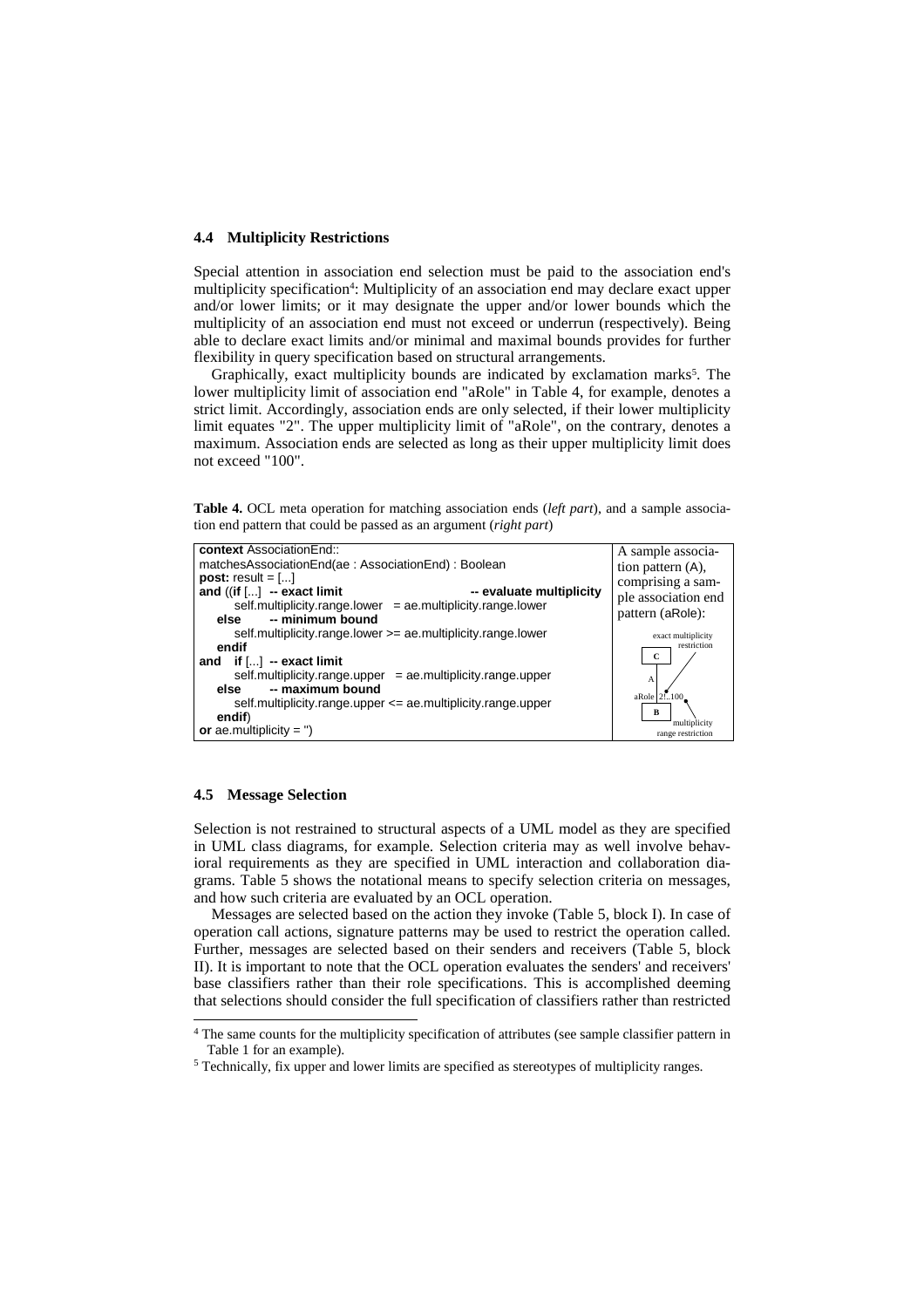**Table 5.** OCL meta operation for matching (indirect) messages (*left part*), and a sample message pattern that could be used as an argument (*right part*)



projections thereof. The same counts for the associations used for transmitting the messages.

Lastly, messages may be selected based on their activator message, their predecessor and successor messages, as well as based on the messages they are activating themselves (Table 5, block III and IV). This is particularly useful to constrain the (preceding) control flow in which selected messages may occur, as well as the (succeeding) control flow that selected messages may invoke. Message "someOp" in Table 5, for example, must be activated in the control flow of message "op1", and must in turn invoke message "op2".

Messages of special stereotype "indirect" can be used to indicate arbitrary control flow that may occur between two successive messages. In diagrams, indirect messages are depicted as double-crossed arrows. Technically, indirect relationships are rendered as special message stereotypes. The presence of that stereotype is checked during query evaluation (see Table 5, block III and IV, for illustration). Evaluation of indirect messages is accomplished in two steps: One step is concerned with finding messages that comply to the sending context of the indirect message (i.e. sender role, predecessors, successors, and activator messages); the other step deals with the identification of messages matching to the reception context of the indirect message (i.e. receiver role and subsequently activated messages).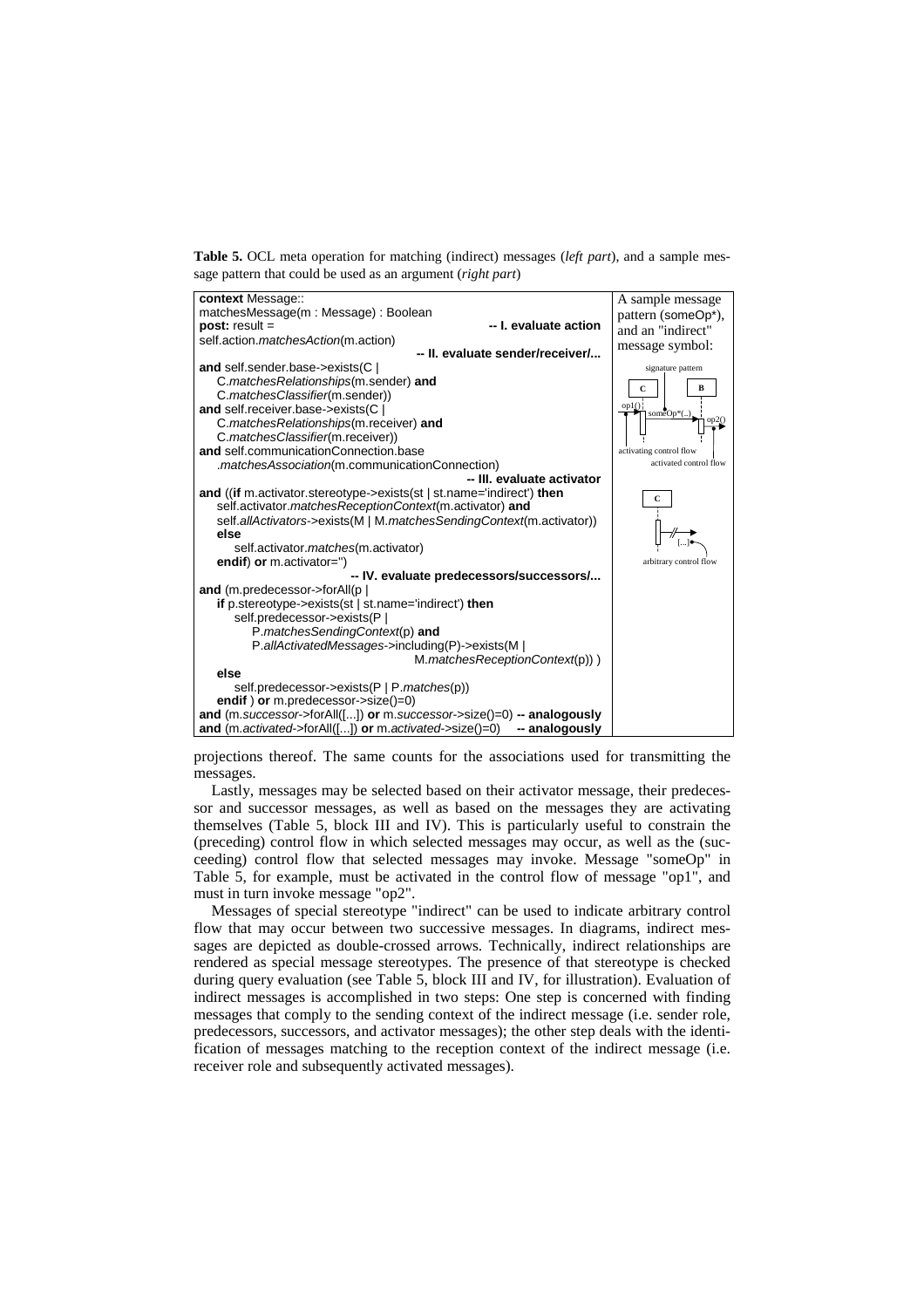#### **4.6 Combination of Selection Criteria**

By default, all selection criteria specified in a JPDD are implicitly combined with "and". That is, all such selection criteria must be fulfilled by a given model element in order to be selected by the query. In some cases, though, we may need to specify alternative, exclusive, or mutual exclusive selection criteria. In order to render such combinations of selection criteria, we may use constraint strings ("{or}", "{xor}", and "{not}"). The corresponding OCL operations specify that either at least, or exactly, one (respectively) of all model elements interrelated by such a constraint must comply to the selection criteria; or it inverts the result of matching in case the model element is constrained with "{not}". The OCL operations are omitted here due to space limitations. Please refer to [24] for further illustrations.

#### **4.7 Retrieving Matching Model Elements**

Retrieval of actual model elements from user models is accomplished using the UML meta model operations as they have been exemplified in the previous sections. A corresponding meta operation is specified for each UML meta model element (whose instances may appear in class/object diagrams or in interaction diagrams, e.g. classifiers, attributes, operations, associations, messages, etc.). In order to retrieve a set of (matching) model elements, the meta operation successively invoke one another so



Fig. 3. Cascading evaluation of JPDDs (note that not all evaluation steps are shown)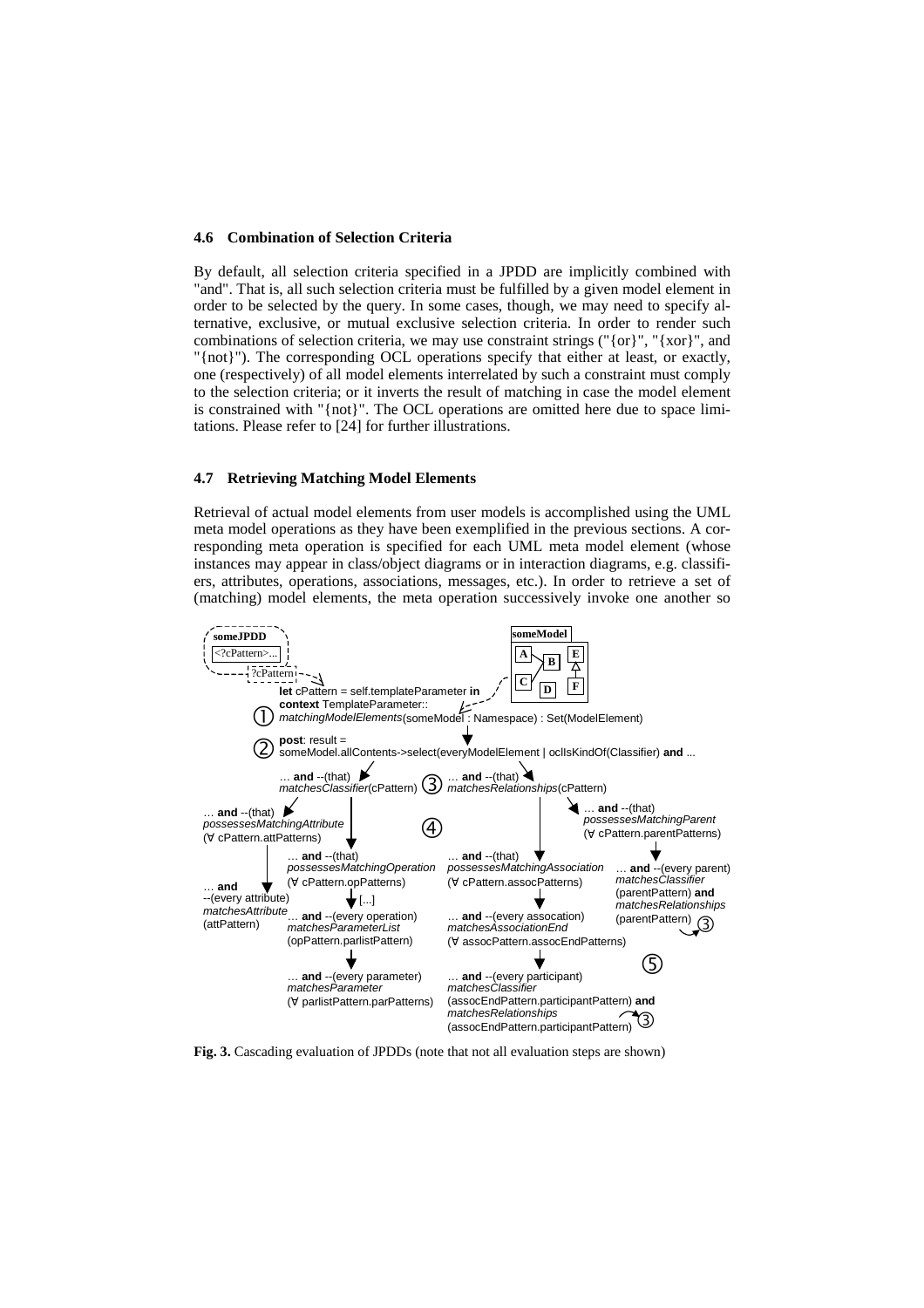that all selection criteria specified in the JPDD are evaluated (see Fig. 3). The meta operations take a model element pattern from the JPDD as argument, and compare its characteristics with an actual model element instance of a user model. Starting point of evaluation is a return parameter of the JPDD. For each return parameter of a JPDD, a set of matching elements in the given user model is retrieved.

Fig. 3 exemplifies how the OCL meta operations work together in order to retrieve a set of matching model elements for a classifier pattern ("?cPattern"). The selection is initiated by a special meta operation "matchingModelElements", which is defined in the context of the JPDD parameter and that returns the set of all model elements matching to that parameter (i.e. to classifier pattern "?cPattern"; see  $\mathbb O$  in Fig. 3). The meta operation takes a UML model (or any other namespace, such as packages, collaborations, etc.) as an argument. The contents of that model (or namespace) are then matched against the selection criteria outlined by the JPDD parameter (i.e. by classifier pattern "?cPattern"), one by one (see  $\oslash$  in Fig. 3). The model elements contained in the model are selected if their meta attributes (in this case, "isAbstract", "isLeaf", "isRoot", etc.) as well as their meta relationships (to other model elements, such as attributes, operations, associations, and generalizations, etc.) comply to the ones defined by classifier pattern "?cPattern" (cf. also section 4.1). This is checked with help of operations "matchesClassifier" and "matchesRelationships" (see  $\circledcirc$  in Fig. 3), which in turn make use of operations "possessesMatchingAttribute", "possesses-MatchingOperation", "possessesMatchingAssociation", and "possessesMatchingParent" (see  $\overline{\Phi}$  in Fig. 3) – and so forth. It is important to note that relationship matching also involves matching the participating classifiers (see  $\circledS$  in Fig. 3)<sup>6</sup>. That way, evaluation cascades from selection criterion to selection criterion, assessing if all selection criteria in the JPDD are fulfilled.

# **5 Example**

With help of the notational means presented in the previous section, we now can define even complex selection queries without getting lost in its specification.

Fig. 4, for example, depicts a sample JPDD that selects all classifiers (identified with "?C") (1) matching the name pattern "Con\*"; (2) that do *not* have an attribute matching "att1" of type "String"; (3) that do have an array attribute matching "att2" of type "Integer" whose lower bound equates "2", and whose upper bound does not exceed "100"; (4) that either have an operation matching "set\*", or an operation matching "put\*" (but not both) that both take one parameter of arbitrary type; (5) that have an operation matching "get\*" that returns an value of arbitrary type; (6) that have an operation matching "run" that takes (at least) three parameters: (6a) the first parameter in the operation's parameter list must be of type "Integer", (6b) the last parameter must be of type "String"; (6c) besides that, the operation must take a third parameter of type "Real" (no matter at which position in the operation's parameter list). Selected classifiers must be (7) subtypes of "Collection"; (8) but *not* subtypes of "Array"; and (9) they have to have an association to exactly one classifier matching "Database".

Furthermore, selected classifiers must possess an indirect association (i.e., a navigable path) to a classifier (identified with "?Application") (1) matching "\*"; (2) that -

<sup>&</sup>lt;sup>6</sup> Likewise, attribute and operation matching involves matching of their type and parameter types, respectively (not shown in Fig. 3).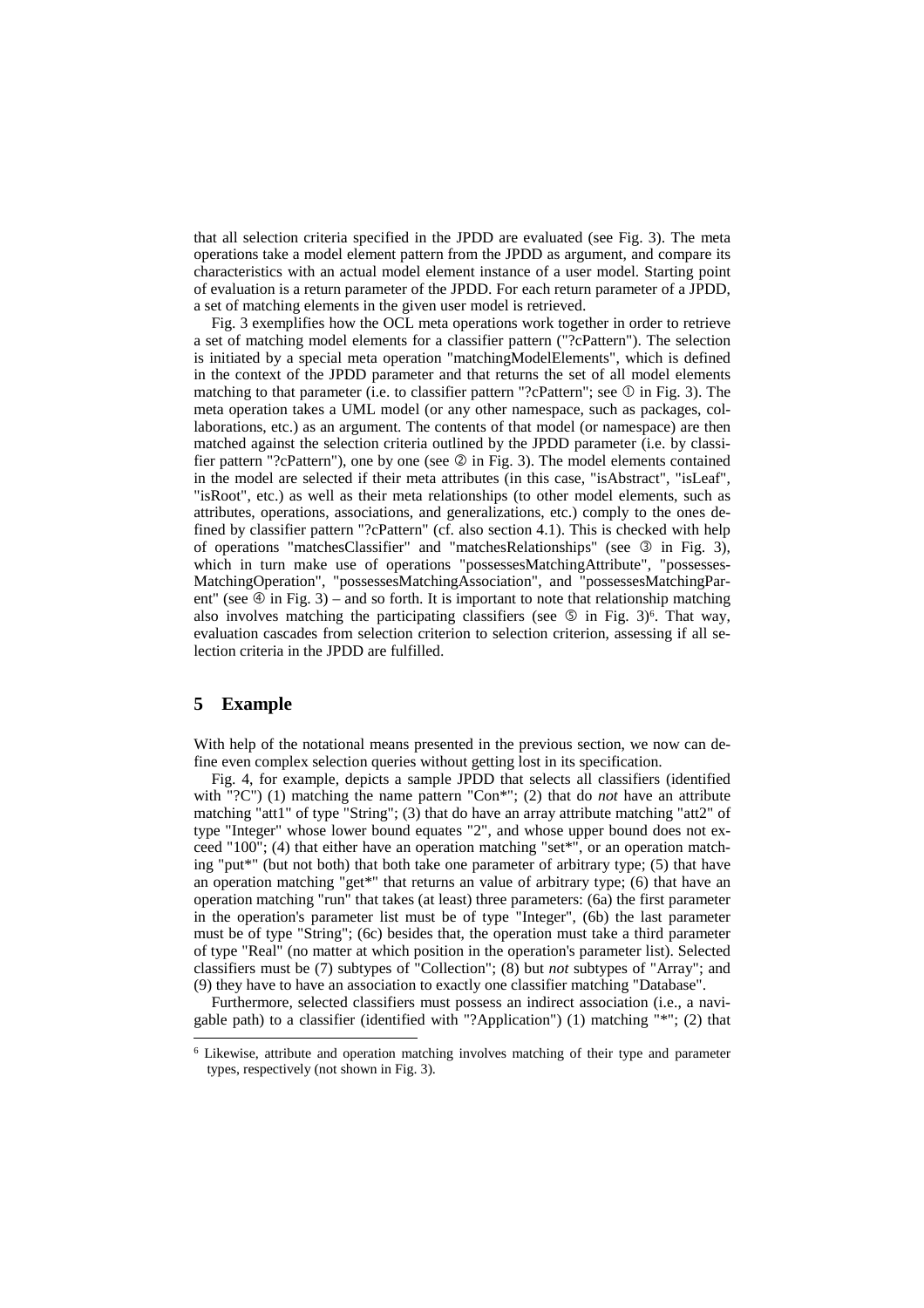

**Fig. 4.** A sample JPDD

has an attribute matching "att1" of type "String"; (3) and that has an operation matching "do\*" (identified with "?someOp"), which takes any number of parameters. That operation must be invoked by some message (identified with "?someMsg"<sup>7</sup> ) (3a) which in turn invokes method "run" on the former classifier (identified with "?C") – (3b) no matter when (see "iterating" double-crossed message in right part of Fig.  $4$ ) – and (3c) using arbitrary values as parameters. While the left part of Fig. 4 is matched against classifiers in class diagrams, the right part is compared to message specifications in interaction diagrams in which matching classifiers are involved.

Having found actual model elements that comply to these selection criteria, the JPDD returns the resulting model elements via its template parameters "?C", "?Application", and "?someMsg".

# **6 Related Work**

MDA is closely related to the research field of graph transformations [21]. In both domains, we are concerned with the specification of model (or graph) transformations and – consequently – with the specification of model (or graph) queries. From that perspective, JPDDs compare to the left-hand side (LHS) of production rules as we find them in graph rewrite systems such as PROGRES [23] or AGG [27]. JPDDs differ from LHS specified in PROGRES in their way to specify constraints on (class/object) node attributes. In PROGRES, such constraints are either specified using textual descriptions, or they are attached to the (class/object) node which they apply to by means of a hollow fat arrow. Both representations differ considerably from the class/object notation as it is known from the UML. AGG does a better job in that respect, since attributes are listed within a special attribute compartment inside the node. On the other hand, though, AGG does not provide for the specification of paths (e.g., indirect associations) between (class/object) nodes – such as PROGRES and JPDDs do. The specification means of path expressions in PROGRES go beyond those of JPDDs: PROGRES gives developers fine-grained control over the evaluation process of path expressions (by providing conditional and iterative path expressions). l

 $<sup>7</sup>$  Note how the identifier of the message is separated from the identifier of the operation (which</sup> is being called) by means of a colon.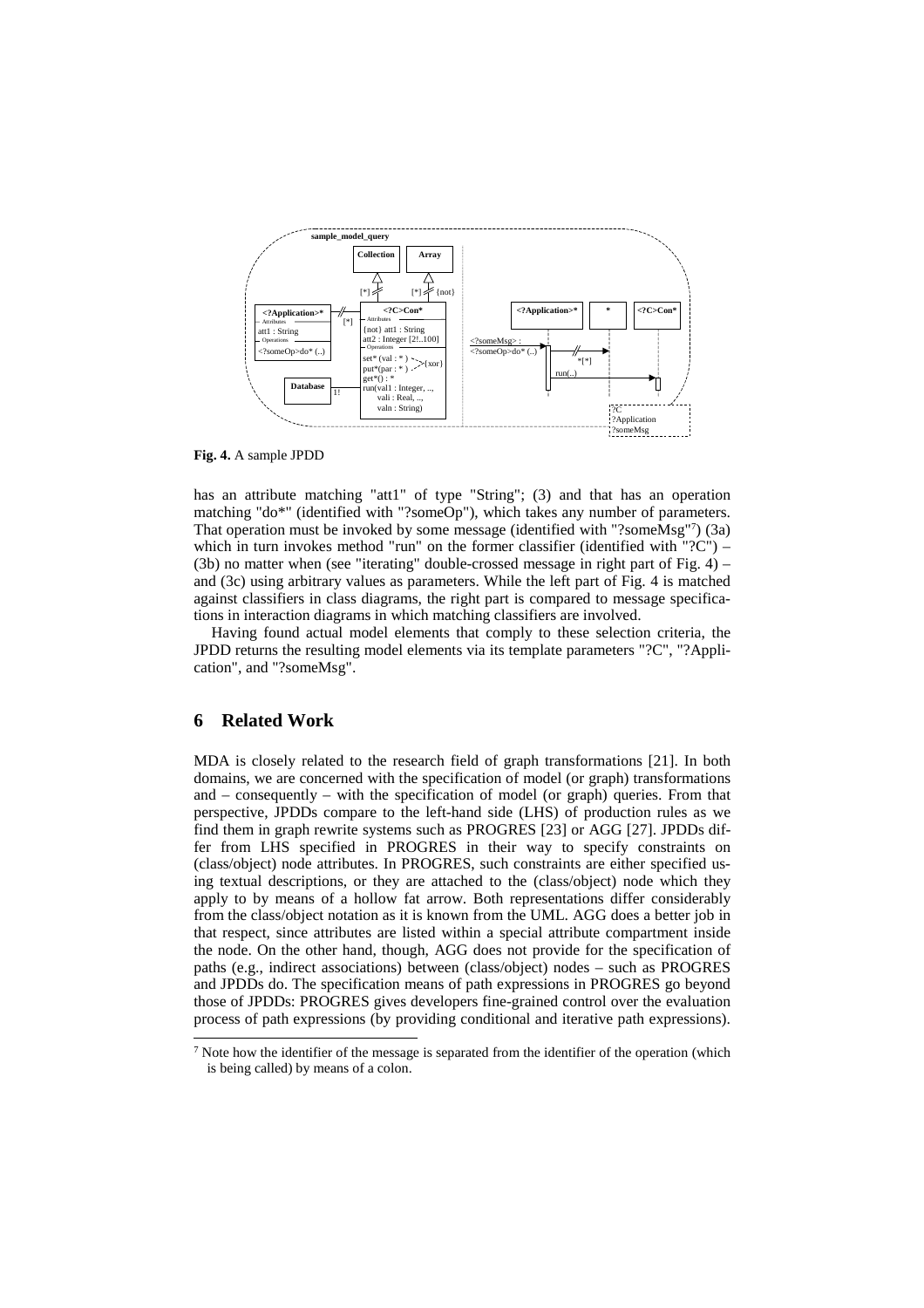Furthermore, it permits the specification of optional nodes. Selection criteria specified in JPDDs, on the contrary, must be satisfied as a whole; and their evaluation process is invariable as determined by the OCL statements presented in this paper<sup>8</sup>.

Apart from the transformation approaches originating in the field of graph transformations, there are a couple of notations around that are explicitly dedicated to the field of MDA, e.g., the QVT approach presented in [20], or MOLA [10]. The major problem with these transformation languages is that they specify model queries in terms of meta model entities. While this may be more convenient when referring to meta properties that have a standard representation in UML diagrams, it severely hinders the overall comprehension of the queries. Apart form that, JPDDs facilitate the reuse of model queries since they consider model queries as first-class entities<sup>9</sup> which may be involved in multiple transformations.

Considering that most submissions to OMG's QVT RFP propose to use OCL as a query language, JPDDs also relate to existing approaches for the visualization of OCL expressions in general, such as Constraint Diagrams [11] or Visual OCL [4] [12]. Constraint Diagrams represent a graphical notation to specify invariants on objects and their associations (i.e., links) depending on the state they are in. In consequence to its strict focus on runtime constraints, the notation does not provide for the specification of model element queries, though. In particular, no means are provided to designate model elements that serve as sources for transformations. Further, the notation is not concerned with the specification of structural selection constraints, such as existence of particular features. Visual OCL is a graphical notation to express OCL constraints. It provides graphical symbols for all OCL keywords, in particular for the "select" statement as we need it for model element selection in MDA. However, similar to the MDA transformation approaches mentioned above, Visual OCL does not provide for the specification of model element queries in terms of user model entities. In consequence, users are confronted with the full load of OCL complexity – in particular when specification of indirect relationships (see section 4.3) is necessary.

The idea of specifying queries in terms of user model entities we borrowed from the approach of Query-By-Example (QBE) [30], which is a common query technique in the database domain: We specify sample model entities, having sample properties, and determine how selected model elements must relate to such samples. We make use of "operator" symbols (such as wildcards, exclamation marks, and double-crossed lines and arrows) to differentiate whether selected model elements must match the samples exactly, or with a permissible degree of deviation (e.g., names may be rendered with help of patterns, and/or multiplicity boundaries may be specified to denote minimum and maximum values rather than perfect matches).

As already mentioned above and discussed in [26], AOSD is another application area for JPDDs. Here, JPDD are used to visualize selections of join points, i.e., they render those points in program code, or program execution, that are to be enhanced by an aspect. In [25], we demonstrate by example how JPDDs may be used to model join point selections in popular aspect-oriented programming languages. In particular, we describe how JPDDs may be used to represent *pointcuts* in AspectJ [2], *traversal strategies* in Adaptive Programming [13], or *concern mappings* in Hyper/J [29].

l

<sup>&</sup>lt;sup>8</sup> Note that we abstract from evaluation problems of OCL expressions, such as the calculation of transitive closures (cf. [22]), for example. We consider these problems to be OCL-specific rather than JPDD-specific.

<sup>&</sup>lt;sup>9</sup> i.e., as an autonomous entity that can exist without further reference to any other entities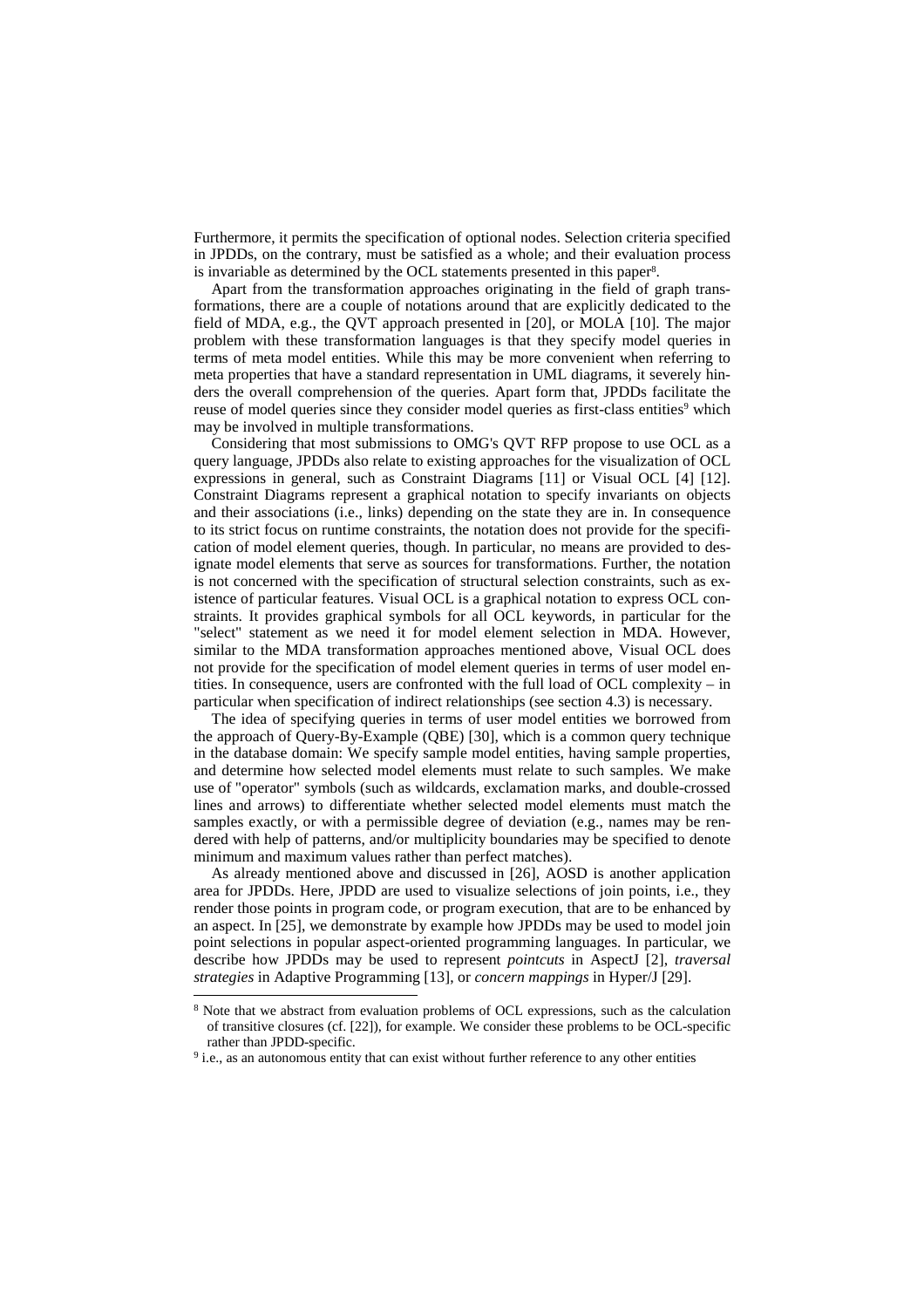## **7 Conclusion**

In this paper, we presented a graphical notation to specify model queries on UML models. We identified model queries to be prerequisites to model transformations as they are specified in the Model-Driven Architecture (MDA). We demonstrated that even simple query specifications tend to become excessive and complex when using a textual notation. Aiming to overcome this quandary, we introduced Join Point Designation Diagrams (JPDD) to specify and represent model queries graphically. We explained their abstract syntax, as well as the graphical means to specify the queries' selection criteria. We specified OCL operations for the evaluation of such selection criteria on actual user model elements. We exemplified the use of JPDDs using a complex model query, demonstrating that even then the query specification remains comprehensible.

The particular focus of this work has been on providing graphical means for the specification of model element queries based on lexical similarity (e.g., based on name and signature patterns) and structural arrangements (e.g., based on indirect relationships). We extrapolated the need of such selection means from the area of Aspect-Oriented Software Development (AOSD), where JPDDs were originally developed for. We think that mapping our graphical means to OCL expressions can assist developers in both AOSD and MDA when specifying and modeling selections. In particular, this allows seamless integration of our JPDDs with various submissions to the MOF QVT RFP, which are proposing to use OCL as a model query language. It is important to note, though, that JPDDs are not capable – and not intended – to represent OCL expressions in the general case. Further, it must be stated that JPDDs may specify only selections on model elements of a kind. It is not possible, for example, to collectively select UML model elements of different types into the same parameter (e.g., classes and associations, or all model elements contained in a model). Instead, a parameter must be defined for each model element type to be selected.

We think, however, that this limitation is more than outranged by the benefits of specifying model queries in terms of user models, rather than meta models, in order to facilitate their specification and comprehension to the user. In this paper, we have concentrated on a query language for the UML. We advocate for the development of further user model-based query languages in other modeling and domain-specific languages as well. That way, transformations may be specified as simple as relating one user-model-based query to another user-model-based query – for the sake of feasibility and comprehensibility to the user.

# **References**

- [1] Alcatel, Softeam, Thales, TNI-Valiosys, Codagen Technologies Corp, *Revised Submission for MOF 2.0 Query / Views / Transformations RFP*, 18. Aug. 2003
- [2] AspectJ Team, *The AspectJ Programming Guide*, http://dev.eclipse.org/viewcvs/ indextech.cgi/~checkout~/aspectj-home/doc/progguide/index.html, Jan. 2004
- [3] Assmann, U. (ed.), Proc. of MDAFA 2004 (Linköping, Sweden, Jun. 2004), http://www.ida.liu.se/~henla/mdafa2004
- [4] Bottoni, P., Koch, M., Parisi-Presicce, F., Taentzer, G., *A Visualization of OCL Using Collaborations*, in: Proc. of UML 2001 (Toronto, Canada, Oct. 2001), LNCS 2185, pp. 257-271